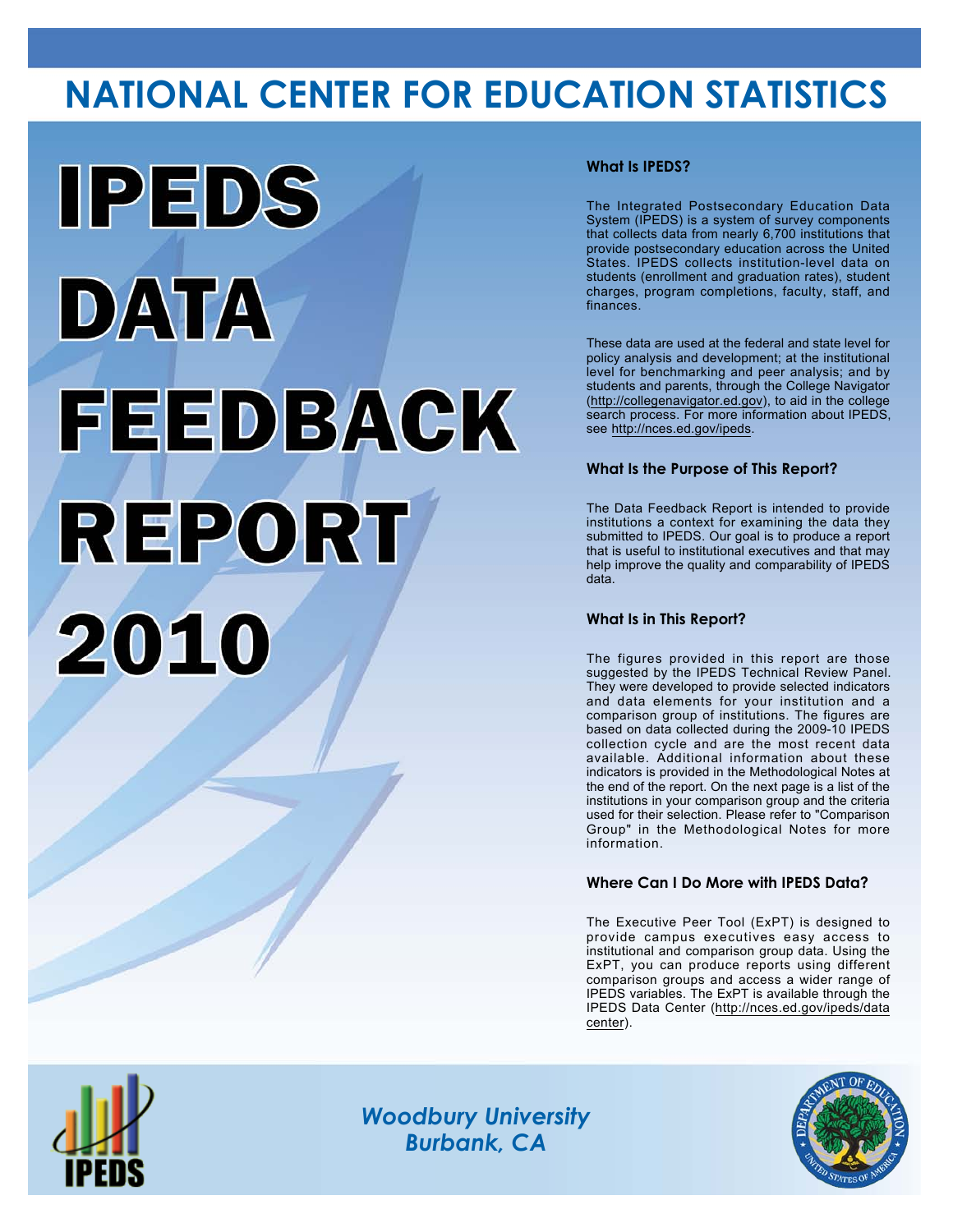# **COMPARISON GROUP**

Comparison group data are included to provide a context for interpreting your institution's statistics. If your institution did not define a Custom Comparison Group for this report by July 14, NCES selected a comparison group for you based on the institutional characteristics detailed immediately above the listing of the comparison group institutions. (If the Carnegie Classification of Institutions of Higher Education was used as an institutional characteristic in the definition of a comparison group, the 2005 Basic version was used.) The comparison group used in this report may not reflect your institution's peer group, or you may wish to compare your institution to other groups. The Executive Peer Tool (ExPT) [\(http://nces.ed.gov/ipeds/datacenter/\)](http://nces.ed.gov/ipeds/datacenter/) can be used to reproduce the figures in this report using different peer groups.

Using some of your institution's characteristics, a group of comparison institutions was selected for you. The characteristics include Carnegie Classification of Masters Colleges and Universities (smaller programs), private not-for-profit and enrollment of a similar size. This comparison group includes the following 26 institutions:

- Alverno College (Milwaukee, WI)
- Benedictine College (Atchison, KS)
- Caldwell College (Caldwell, NJ)
- College of Mount Saint Vincent (Bronx, NY)
- Colorado Christian University (Lakewood, CO)
- Concordia University (Irvine, CA)
- Cornerstone University (Grand Rapids, MI)
- Emmanuel College (Boston, MA) Graceland University-Lamoni (Lamoni, IA)
- Hodges University (Naples, FL)
- La Sierra University (Riverside, CA)
- Lubbock Christian University (Lubbock, TX)
- Lynchburg College (Lynchburg, VA)
- Lynn University (Boca Raton, FL)
- Malone University (Canton, OH)
- Mount St Mary's College (Los Angeles, CA)
- Northwest Nazarene University (Nampa, ID)
- Nyack College (Nyack, NY)
- Oklahoma Christian University (Edmond, OK)
- Saint Joseph's College of Maine (Standish, ME)
- Southwestern College (Winfield, KS)
- Spring Hill College (Mobile, AL)
- Thomas More College (Crestview Hills, KY)
- University of Mary Hardin-Baylor (Belton, TX)
- University of Rio Grande (Rio Grande, OH)
- University of Saint Francie-Fort Wayne (Fort Wayne, IN)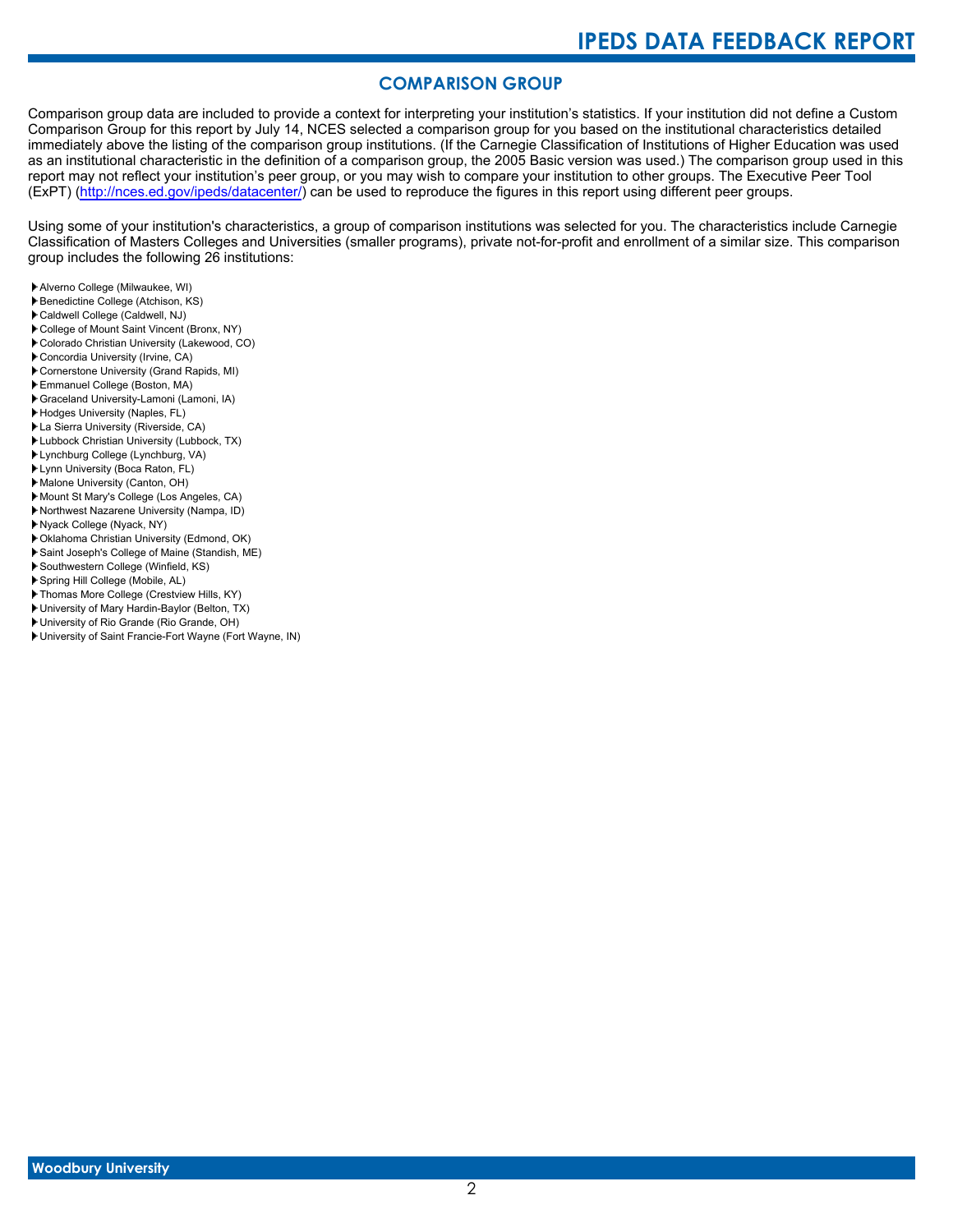#### **Figure 1. Percent of all students enrolled, by race/ethnicity and percent of students who are women: Fall 2009**



**The Comparison Group Median (N=26)** Comparison Group Median (N=26)

NOTE: For this survey year, institutions could report race and ethnicity using both 1977 (old) and 1997 (new) Office of Management and Budget categories. Categories shown in<br>this figure are derived by adding comparable cat **information about disaggregation of data by race and ethnicity, please see the Methodological Notes at the end of this report. Median values for the comparison group will not add to 100 percent. See "Use of Median Values for Comparison Group" in the Methodological Notes at the end of this report for how median values are determined. N is the number of institutions in the comparison group.**

**SOURCE: U.S. Department of Education, National Center for Education Statistics, Integrated Postsecondary Education Data System (IPEDS): Spring 2010, Fall Enrollment component.**

#### **Figure 2. Unduplicated 12-month headcount of all students and of undergraduate students (2008-09), total FTE enrollment (2008-09), and full- and part-time fall enrollment (Fall 2009)**



**The Comparison Group Median (N=26)** Comparison Group Median (N=26)

**NOTE: For details on calculating full-time equivalent (FTE) enrollment, see Calculating FTE in the Methodological Notes at the end of this report. Total headcount, FTE, and full- and part-time fall enrollment include both undergraduate and postbaccalaureate students, when applicable. N is the number of institutions in the comparison group.**

**SOURCE: U.S. Department of Education, National Center for Education Statistics, Integrated Postsecondary Education Data System (IPEDS): Fall 2009, 12-month Enrollment component and Spring 2010, Fall Enrollment component.**

#### **Figure 3. Number of degrees awarded, by level: 2008-09**



**NOTE: For additional information about postbaccalaureate degree levels, see the Methodology Notes. N is the number of institutions in the comparison group. SOURCE: U.S. Department of Education, National Center for Education Statistics, Integrated Postsecondary Education Data System (IPEDS): Fall 2009, Completions component.**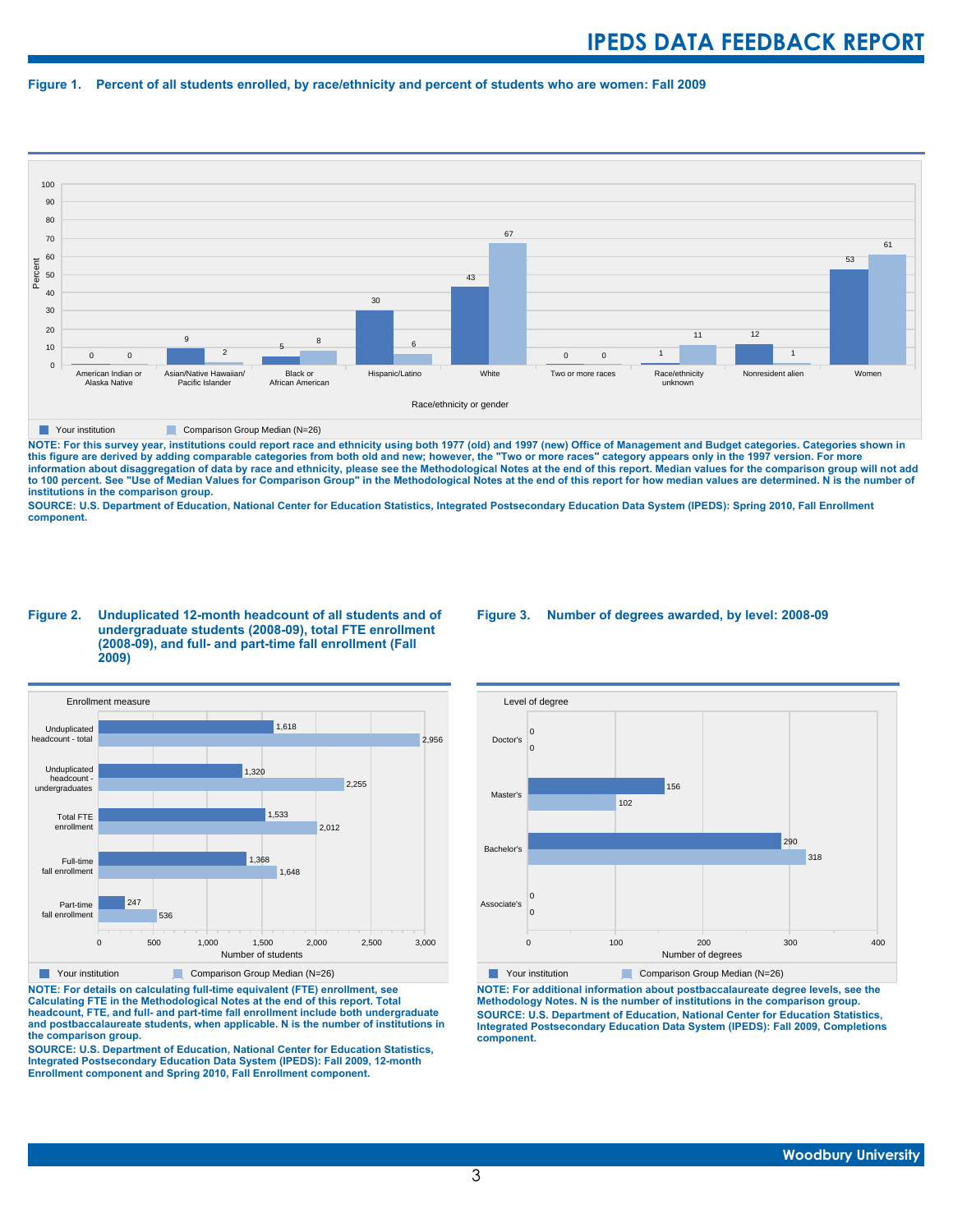**Figure 4. Academic year tuition and required fees for full-time, first-time, degree/certificate-seeking undergraduates: 2006-07--2009-10**



**NOTE: The tuition and required fees shown here are the lowest reported from the categories of in-district, in-state, and out-of-state. N is the number of institutions in the comparison group.**

**SOURCE: U.S. Department of Education, National Center for Education Statistics, Integrated Postsecondary Education Data System (IPEDS): Fall 2009, Institutional Characteristics component.**

#### **Figure 5. Average net price of attendance for full-time, first-time, degree/certificate-seeking undergraduate students receiving grant or scholarship aid: 2006-07--2008-09**



**NOTE: Average net price is for full-time, first-time, degree/certificate-seeking undergraduate students and is generated by subtracting the average amount of federal, state/local government, and institutional grant and scholarship aid from the total cost of attendance. Total cost of attendance is the sum of published tuition and required fees, books and supplies, and the weighted average room and board and other expenses. For more information, see the Methodological Notes at the end of this report. N is the number of institutions in the comparison group. SOURCE: U.S. Department of Education, National Center for Education Statistics, Integrated Postsecondary Education Data System (IPEDS): Fall 2009, Institutional Characteristics component; Spring 2010, Student Financial Aid component.**

#### **Figure 6. Percent of full-time, first-time degree/certificate-seeking undergraduate students who received grant or scholarship aid from the federal government, state/local government, or the institution, or loans, by type of aid: 2008-09**



**NOTE: Any grant aid above includes grant or scholarship aid from the federal government, state/local government, or the institution. Federal grants includes Pell grants and other federal grants. Any loans includes federal loans and other loans to students. For details on how students are counted for financial aid reporting, see Cohort Determination in the Methodological Notes at the end of this report. N is the number of institutions in the comparison group.**

**SOURCE: U.S. Department of Education, National Center for Education Statistics, Integrated Postsecondary Education Data System (IPEDS): Spring 2010, Student Financial Aid component.**

#### **Figure 7. Average amounts of grant or scholarship aid from the federal government, state/local government, or the institution, or loans received, by full-time, first-time degree/certificate-seeking undergraduate students, by type of aid: 2008-09**



**The Your institution Comparison Group Median** 

**NOTE: Any grant aid above includes grant or scholarship aid from the federal government, state/local government, or the institution. Federal grants includes Pell grants and other federal grants. Any loans includes federal loans and other loans to students. Average amounts of aid were calculated by dividing the total aid awarded by the total number of recipients in each institution. N is the number of institutions in the comparison group.**

**SOURCE: U.S. Department of Education, National Center for Education Statistics, Integrated Postsecondary Education Data System (IPEDS): Spring 2010, Student Financial Aid component.**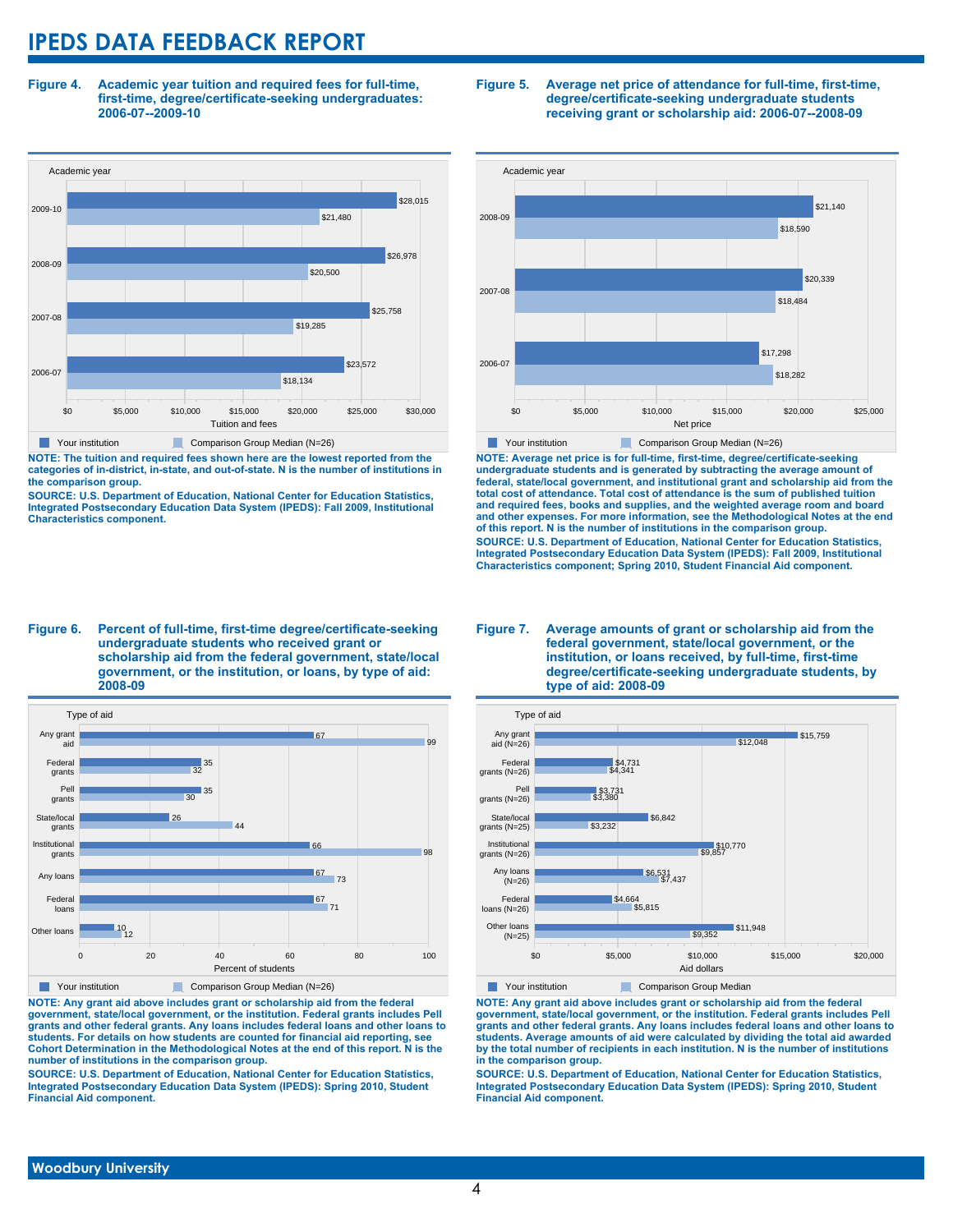**Figure 8. Percent of all undergraduates receiving aid by type of aid: 2008-09**

**Figure 9. Average amount of aid received by all undergraduates, by type of aid: 2008-09**



**NOTE: Any grant aid above includes grant or scholarship aid from the federal government, state/local government, the institution, or other sources. Federal loans includes only federal loans to students. N is the number of institutions in the comparison group.**

**SOURCE: U.S. Department of Education, National Center for Education Statistics, Integrated Postsecondary Education Data System (IPEDS): Spring 2010, Student Financial Aid component.**



**NOTE: Any grant aid above includes grant or scholarship aid from the federal government, state/local government, the institution, or other sources. Federal loans includes federal loans to students. Average amounts of aid were calculated by dividing the total aid awarded by the total number of recipients in each institution. N is the number of institutions in the comparison group.**

**SOURCE: U.S. Department of Education, National Center for Education Statistics, Integrated Postsecondary Education Data System (IPEDS): Spring 2010, Student Financial Aid component.**





**NOTE: Graduation rate cohort includes all full-time, first-time, degree/certificateseeking undergraduate students. Entering class includes all students coming to the institution for the first time. Only institutions with a mission to prepare students to transfer are required to report transfers out. Graduation and transfer-out rates are the Student Right-to-Know rates. Retention rates are measured from the fall of first enrollment to the following fall. 4-yr institutions report retention rates for students seeking a bachelor's degree. Median values for the comparison group will not add to 100 percent. N is the number of institutions in the comparison group.**

**SOURCE: U.S. Department of Education, National Center for Education Statistics, Integrated Postsecondary Education Data System (IPEDS): Spring 2010, Graduation Rates component and Fall Enrollment component.**

#### **Figure 11. Bachelor's degree graduation rates of full-time, first-time, degree/certificate-seeking undergraduates within 4 years, 6 years, and 8 years: 2001 cohort**



**NOTE: The 6-year graduation rate is the Student Right-to-Know (SRK) rate; the 4 and 8-year rates are calculated using the same methodology. For more information see the Methodological Notes at the end of the report. N is the number of institutions in the comparison group.**

**SOURCE: U.S. Department of Education, National Center for Education Statistics, Integrated Postsecondary Education Data System (IPEDS): Spring 2010, 200% Graduation Rates component.**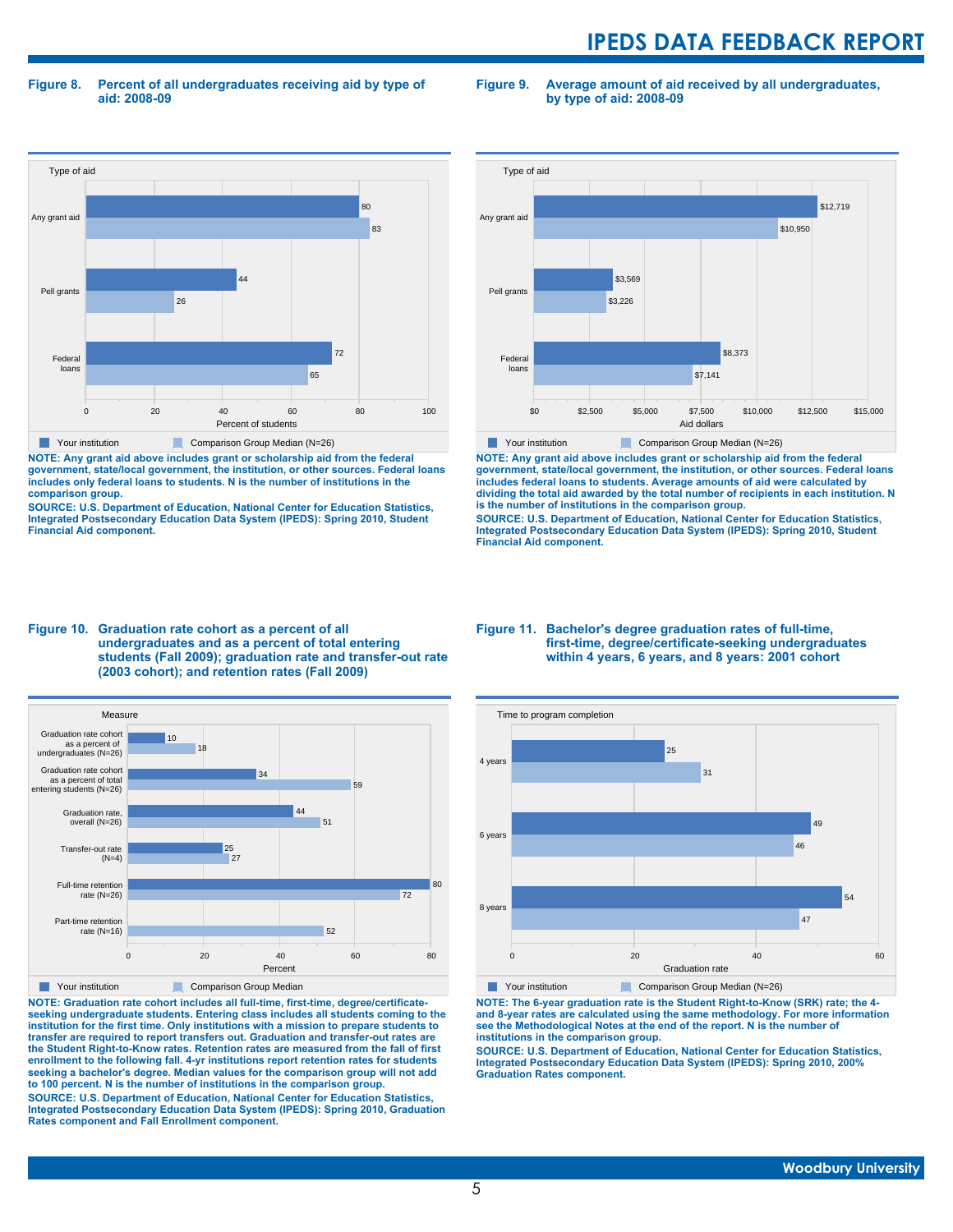### **Figure 12. Full-time equivalent staff, by assigned position: Fall 2009**



**NOTE: Graduate assistants are not included in this figure. For information on the calculation of FTE of staff, see the Methodological Notes. N is the number of institutions in the comparison group.**

**SOURCE: U.S. Department of Education, National Center for Education Statistics, Integrated Postsecondary Education Data System (IPEDS): Winter 2009-10, Human Resources component.**

#### **Figure 13. Average salaries of full-time instructional staff equated to 9-month contracts, by academic rank: Academic year 2009-10**

![](_page_5_Figure_6.jpeg)

**NOTE: Average full-time instructional staff salaries for 11/12-month contracts were equated to 9-month average salaries by multiplying the 11/12-month salary by .8182. Salaries based on less than 9-month contracts are not included. Medical school salaries are not included. N is the number of institutions in the comparison group. SOURCE: U.S. Department of Education, National Center for Education Statistics, Integrated Postsecondary Education Data System (IPEDS): Winter 2009-10, Human Resources component.**

#### **Figure 14. Percent distribution of core revenues, by source: Fiscal year 2009**

![](_page_5_Figure_9.jpeg)

**NOTE: The comparison group median is based on those members of the comparison group that report finance data using the same accounting standards as the comparison institution. For a detailed definition of core revenues, see the Methodological Notes. N is the number of institutions in the comparison group. SOURCE: U.S. Department of Education, National Center for Education Statistics, Integrated Postsecondary Education Data System (IPEDS): Spring 2010, Finance component.**

#### **Figure 15. Core expenses per FTE enrollment, by function: Fiscal year 2009**

![](_page_5_Figure_12.jpeg)

**NOTE: The comparison group median is based on those members of the comparison group that report finance data using the same accounting standards as the comparison institution. Expenses per full-time equivalent (FTE) enrollment, particularly instruction, may be inflated because finance data includes all core expenses while FTE reflects credit activity only. For details on calculating FTE enrollment and a detailed definition of core expenses, see the Methodological Notes. N is the number of institutions in the comparison group. SOURCE: U.S. Department of Education, National Center for Education Statistics, Integrated Postsecondary Education Data System (IPEDS): Fall 2009, 12-month Enrollment component and Spring 2010, Finance component.**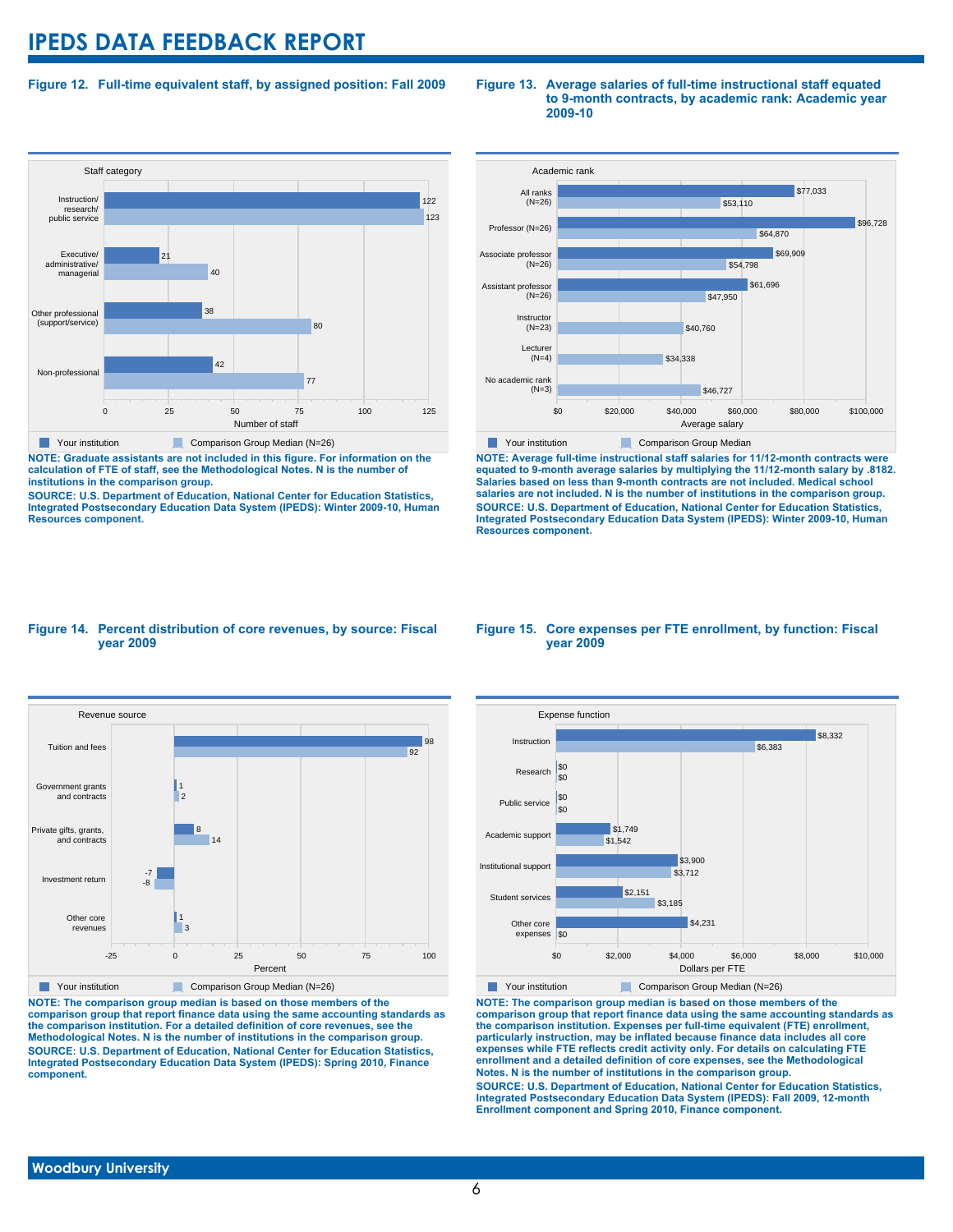# **METHODOLOGICAL NOTES**

#### **Overview**

This report is based on data supplied by institutions to IPEDS during the 2009-10 survey year. Response rates exceeded 99 percent for most surveys. Detailed response tables are included in IPEDS First Look reports, which can be found at [http://nces.ed.gov/pubsearch/getpubcats.asp?sid=010.](http://nces.ed.gov/pubsearch/getpubcats.asp?sid=010)

#### **Use of Median Values for Comparison Group**

The value for the comparison institution is compared to the median value for the comparison group for each statistic included in the figure. If more than one statistic is presented in a figure, the median values are determined separately for each indicator or statistic. Medians are not reported for comparison groups with less than three values. Where percentage distributions are presented, median values may not add to 100 percent. Through the ExPT, users have access to all of the data used to create the figures included in this report.

#### **Missing Statistics**

If a statistic is not reported for your institution, the omission indicates that the statistic is not relevant to your institution and the data were not collected. As such, not all notes listed below may be applicable to your report.

#### **Use of Imputed Data**

All IPEDS data are subject to imputation for total (institutional) and partial (item) nonresponse. If necessary, imputed values were used to prepare your report.

#### **Data Confidentiality**

IPEDS data are not collected under a pledge of confidentiality.

#### **Disaggregation of Data by Race/Ethnicity**

When applicable, some statistics are disaggregated by race/ethnicity. Between survey years 2008-09 and 2010-11, the categories used for the collection and reporting of race/ethnicity data in IPEDS are transitioning to those developed in 1997 by the Office of Management and Budget, and institutions may report using either those categories, the older (1977) categories, or a mixture of both. Therefore, during the transition, only derived categories that present comparable data will be displayed. Detailed information about these changes can be found at <http://nces.ed.gov/ipeds/reic/resource.asp>.

#### **Postbaccalaureate Degree Categories**

In 2008-09 IPEDS, new postbaccalaureate degree categories were introduced as optional. The new categories are Doctor's degree-Research/scholarship, Doctor's degree-Professional practice, and Doctor's degree-Other. In addition, the First-professional degree and certificate categories and the single Doctor's degree category are being phased out. During the transition period, all First-professional students are reflected as graduate students, all First-professional degrees awarded are reflected as Doctor's degrees, and all Doctor's degrees reported under the new categories are aggregated under a single Doctor's degree category, so that data reported by all institutions are comparable.

#### **Cohort Determination for Reporting Student Financial Aid and Graduation Rates**

Student cohorts for reporting Student Financial Aid and Graduation Rates data are based on the reporting type of the institution. For institutions that report based on an academic year (those operating on standard academic terms), student counts and cohorts are based on fall term data. Student counts and cohorts for program reporters (those that do not operate on standard academic terms) are based on unduplicated counts of students enrolled during a full 12-month period.

#### **Description of Statistics Used in the Figures**

#### *Average Net Price of Attendance*

Average net price is calculated for full-time, first-time degree/certificateseeking undergraduates who received grant or scholarship aid from the federal government, state/local government, or the institution anytime during the full aid year. Other sources of grant aid are excluded. Average net price is generated by subtracting the average amount of federal, state/local government, and institutional grant and scholarship aid from the total cost of attendance. Total cost of attendance is the sum of published tuition and required fees (lower of in-district or in-state for public institutions), books and supplies, and the weighted average room and board and other expenses.

#### *Core Expenses*

Core expenses for public institutions using the Governmental Accounting Standards Board (GASB) standards include expenses for instruction, research, public service, academic support, institutional support, student services, operation and maintenance of plant, depreciation, interest, scholarships and fellowships, other expenses, and nonoperating expenses. Core expenses for private, not-for-profit and for-profit, and a small number of public institutions reporting under the Financial Accounting Standards Board (FASB) standards include expenses for instruction, research, public service, academic support, student services, institutional support, net grant aid to students, and other expenses. For all institutions, core expenses exclude expenses for auxiliary enterprises (e.g., bookstores, dormitories), hospitals, and independent operations. Expenses for operation and maintenance of plant, depreciation, and interest for GASB institutions are included in other core expenses, but are allocated to each of the other functions for FASB institutions.

#### *Core Revenues*

Core revenues for public institutions reporting under GASB standards include tuition and fees; government appropriations (federal, state, and local); government grants and contracts; private gifts, grants, and contracts; investment income; other operating and nonoperating sources; and other revenues and additions. Core revenues for private, not-for-profit institutions (and a small number of public institutions) reporting under FASB include tuition and fees; government appropriations (federal, state, and local); government grants and contracts; private gifts, grants, and contracts; investment return; sales and services of educational activities; and other sources. Core revenues for private, for-profit institutions reporting under FASB standards include tuition and fees; government appropriations (federal, state, and local); government grants and contracts; private grants and contracts; net investment income; sales and services of educational activities; and other sources. In general, core revenues exclude revenues from auxiliary enterprises (e.g., bookstores, dormitories), hospitals, and independent operations.

#### *Equated Instructional Staff Salaries*

Total salary outlays for full-time instructional staff on 11/12-month contracts